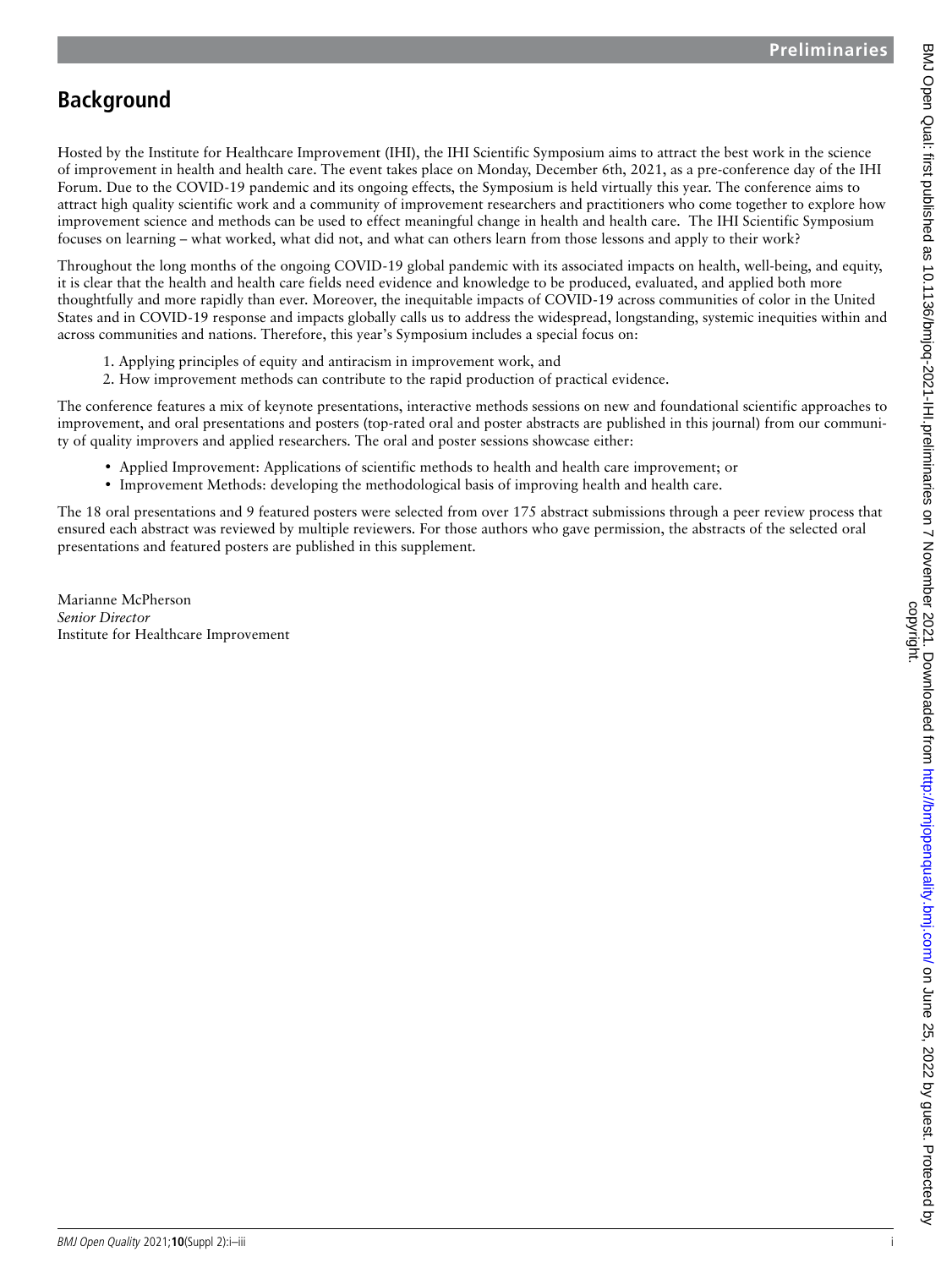## **Program**

| <b>Session Title</b>                                      | <b>Session Description</b>                                                                                                                                                                                                                                                                                                                            |
|-----------------------------------------------------------|-------------------------------------------------------------------------------------------------------------------------------------------------------------------------------------------------------------------------------------------------------------------------------------------------------------------------------------------------------|
| <b>Welcome from IHI and</b><br><b>Keynote</b>             | Welcome from IHI and Keynote<br>Pierre Barker, Chief Scientific Officer, IHI<br>Marianne McPherson, Senior Director, IHI<br>Nana Twum-Danso, Senior Vice President, Global, IHI<br>Keynote Speaker<br>Marcella Nunez-Smith, MD, MHS<br>Senior Advisor to the White House COVID-19 Response Team and Chair of<br>the COVID-19 Health Equity Task Force |
| <b>Oral Abstract Presentations</b><br>(Parallel Sessions) | Session abstracts are published in this supplement.                                                                                                                                                                                                                                                                                                   |
| <b>Methods Sessions</b><br>(Parallel Sessions)            | Methods Session 1. Applying Principles of Equity and Antiracism in Improvement Work<br>Speakers and facilitator are forthcoming<br>Methods Session 2. How improvement methods can contribute to the rapid production of<br>practical evidence<br>Speakers and facilitator are forthcoming                                                             |
| <b>IHI Forum Pre-Conference</b><br><b>Keynote</b>         | Keynote speaker to be announced on the IHI Forum Website                                                                                                                                                                                                                                                                                              |
| <b>Featured Posters</b>                                   | Featured poster abstracts are published in this supplement<br>Additional posters are available to conference attendees                                                                                                                                                                                                                                |